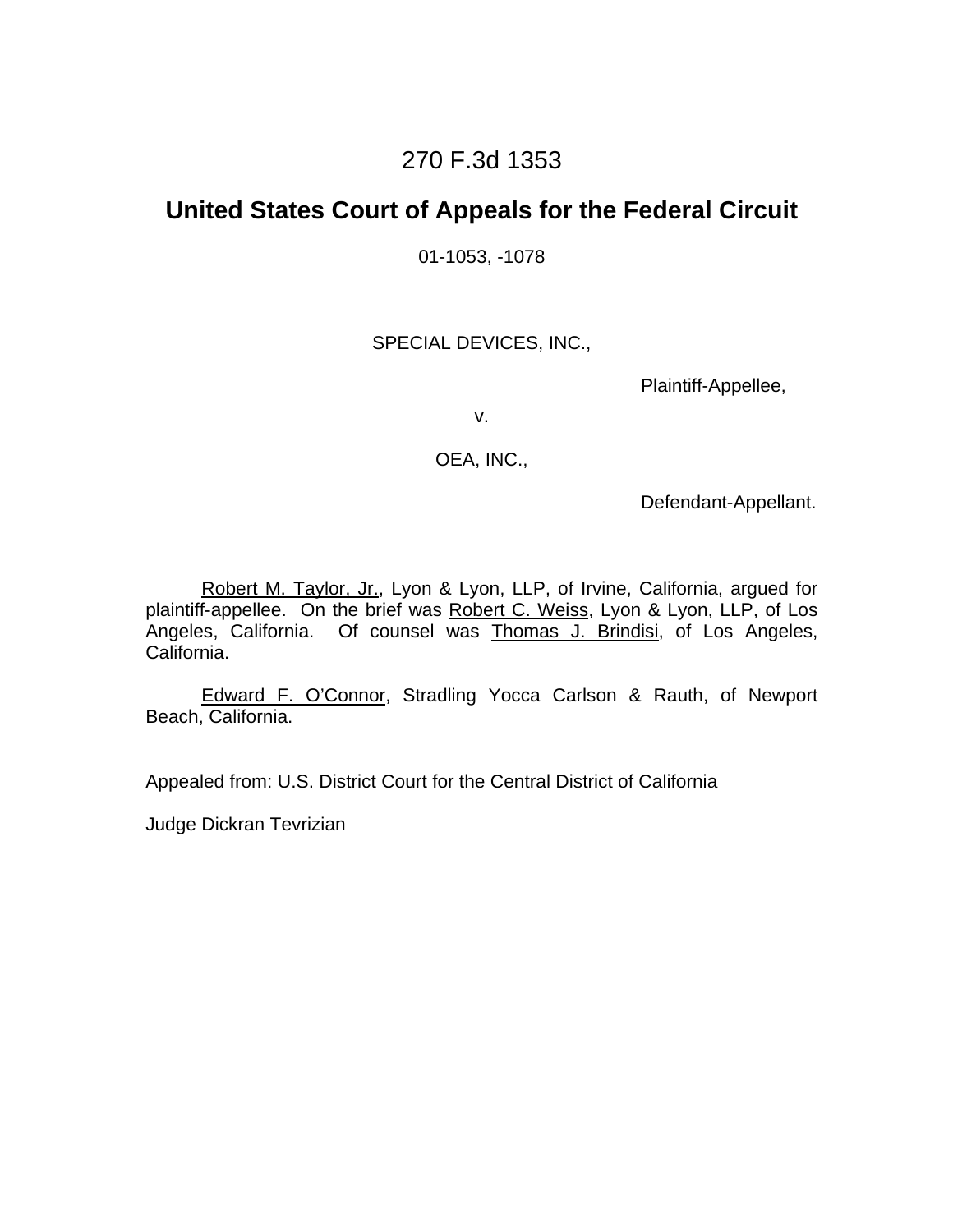# **United States Court of Appeals for the Federal Circuit**

01-1053, -1078

SPECIAL DEVICES, INC.,

Plaintiff-Appellee,

v.

OEA, INC.,

Defendant-Appellant.

 DECIDED: October 26, 2001 \_\_\_\_\_\_\_\_\_\_\_\_\_\_\_\_\_\_\_\_\_\_\_\_\_\_

\_\_\_\_\_\_\_\_\_\_\_\_\_\_\_\_\_\_\_\_\_\_\_\_\_\_

Before MICHEL, Circuit Judge, FRIEDMAN, Senior Circuit Judge, and LOURIE, Circuit Judge.

MICHEL, Circuit Judge.

OEA, Inc. appeals from a summary judgment by the United States District Court for the Central District of California holding OEA's U.S. Patent No. 5,404,263 invalid because OEA had contracted with a supplier to have the patent's commercial embodiment mass-produced more than one year before it filed a patent application, thereby invoking the on-sale bar under 35 U.S.C. § 102(b). See Special Devices, Inc. v. OEA, Inc., 117 F. Supp. 2d 989, 995-96 (C.D. Cal. 2000). OEA now invites us to create an exception to the on-sale bar, one that would allow inventors to stockpile commercial embodiments of their patented invention via commercial contracts with suppliers more than a year before they file their patent application.

Because neither the text of section 102(b) nor the precedent interpreting it permits this proposed exception, and because the primary purpose of the on-sale bar is to promote prompt patent filings, we decline OEA's invitation and affirm the district court's judgment.

#### **Background**

 OEA owns by assignment U.S. Patent No. 5,404,263 (the "'263 patent"), which issued from an application filed on August 27, 1992. More than a year earlier, however, OEA began negotiating with a supplier, the Coors Ceramics,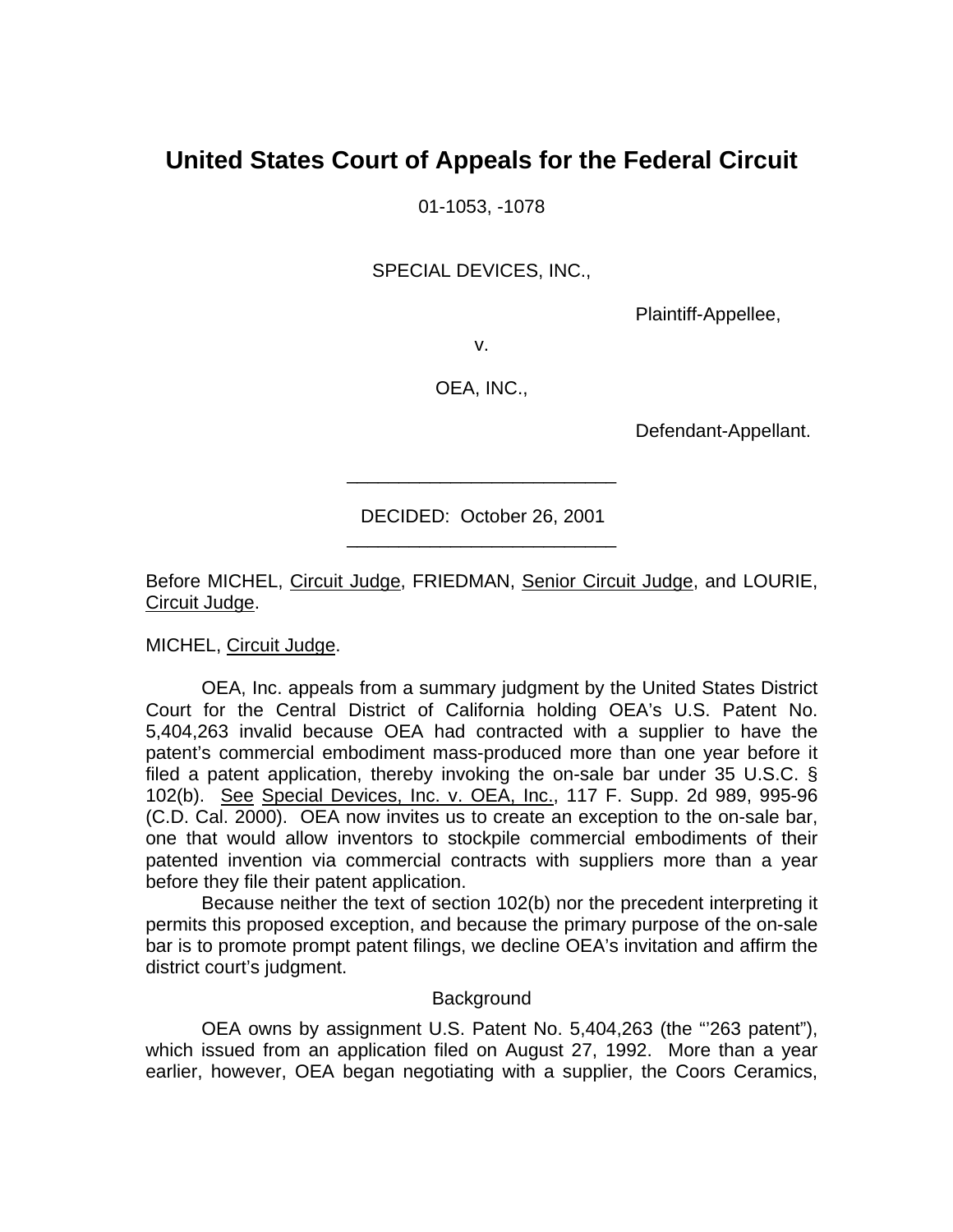Co., which (unlike OEA) had the capacity to mass-produce OEA's invention — an "all-glass header" relating to automobile air bags.

In April 1991, OEA sent Coors a proposal requesting that Coors manufacture at least half of OEA's needs for the commercial embodiment of the prospective '263 patent. In May 1991, Coors accepted. In June 1991, OEA ordered 20,000 units of the claimed invention for delivery beginning in July 1991. That July, Coors also outlined the general terms for a requirements contract that would annually supply OEA with millions of units of its own invention. OEA agreed to those terms later that month and asked Coors to prepare a formal agreement.

 During the subsequent prosecution of the application that matured into the '263 patent, OEA did not disclose these commercial sales and offers for sale to the Patent and Trademark Office. The PTO, however, later learned about these sales from Coors itself, which was initially using the same attorneys as OEA to prosecute a related patent. In 1995, after OEA's and Coors' respective patents had issued, Coors obtained new attorneys to prosecute a reissue application for its patent, and those new attorneys informed the PTO (via the inventors' affidavits) about the 1991 commercial transactions with the Defendant-Appellant OEA. Citing the on-sale bar, 35 U.S.C. § 102(b), the PTO rejected all of Coors' reissue application claims in 1997, including the claims that relate to OEA's patented product.

 In 1999, after receiving threat letters from OEA, Plaintiff-Appellee Special Devices, Inc. sued OEA and requested a declaratory judgment that claims 1–9 of the '263 patent were invalid and not infringed. OEA counterclaimed for infringement of those same claims. On October 10, 2000, the district court granted partial summary judgment, holding that the on-sale bar rendered all asserted claims of the '263 patent invalid. This appeal followed. We have jurisdiction under 28 U.S.C. § 1295(a)(1).

#### **Discussion**

 We review a grant of summary judgment de novo. Evans Cooling Sys., Inc. v. Gen. Motors Corp., 125 F.3d 1448, 1450, 44 USPQ2d 1037, 1039 (Fed. Cir. 1997). As the Supreme Court has held, the on-sale bar under 35 U.S.C. § 102(b) applies when (1) the invention at issue had become the "subject of a commercial offer for sale" more than one year before the filing of the patent application; and (2) the invention was ready for patenting, either by, for example, having that invention reduced to practice or by preparing "drawings or other descriptions of the invention" that would enable one skilled in the art to practice the invention. Pfaff v. Wells Elecs., Inc., 525 U.S. 55, 67-68 (1998). A "sale" under this bar occurs when the parties offer or agree to reach "'a contract . . . to give and pass rights of property for consideration which the buyer pays or promises to pay the seller for the thing bought or sold.'" Zacharin v. United States, 213 F.3d 1366, 1370, 55 USPQ2d 1047, 1050 (Fed. Cir. 2000) (quoting In re Caveney, 761 F.2d 671, 676, 226 USPQ 1, 4 (Fed. Cir. 1985)).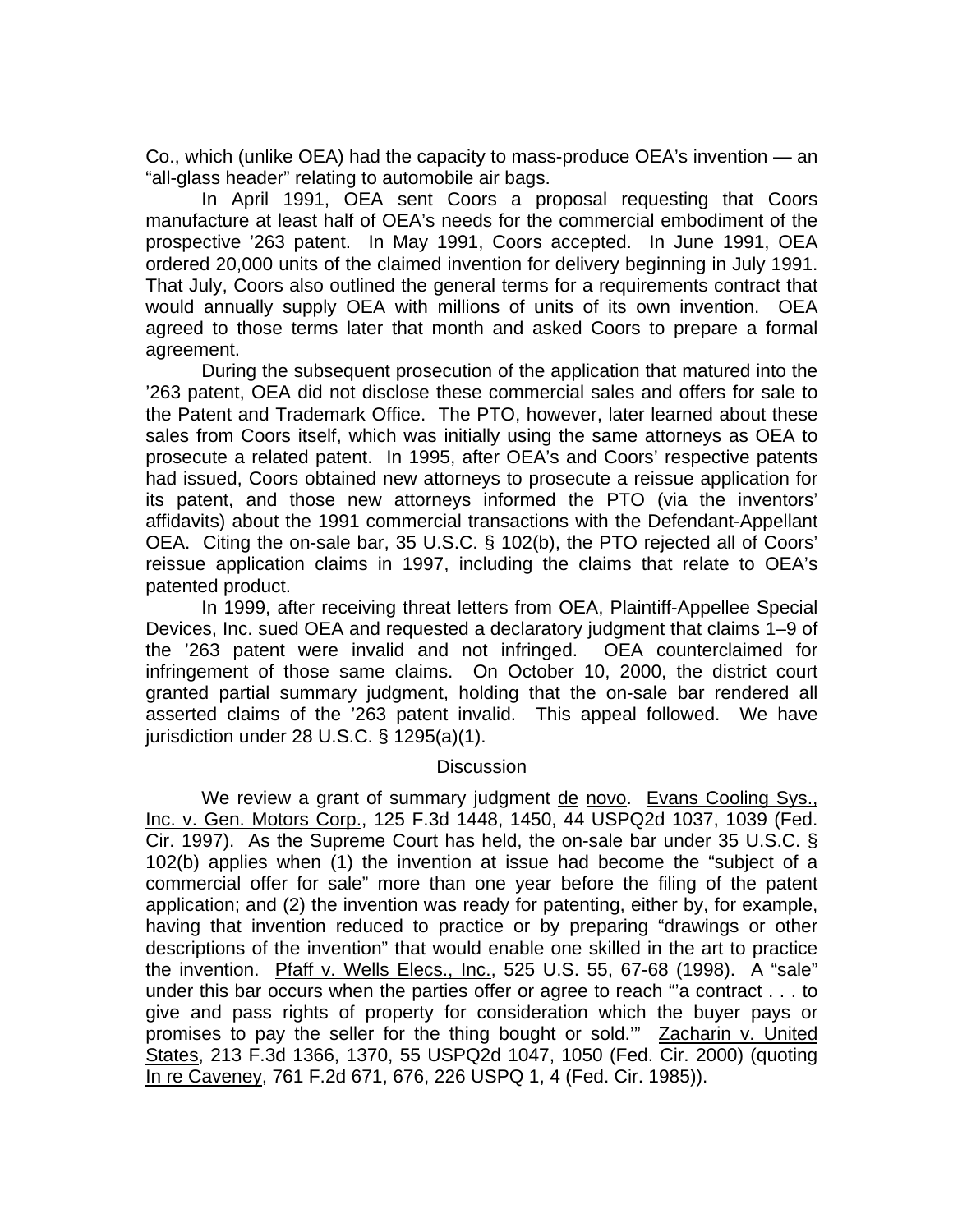Here, OEA does not contest that its April 1991 proposal to Coors, its June 1991 order for 20,000 commercial units of its invention, and Coors' and OEA's July 1991 agreement to a requirements contract each constituted an offer to sell for purposes of section 102(b). (See generally Appellant's Br. at 5-10.) In addition, OEA has conceded that these transactions were "commercial," not experimental. (E.g., Appellant's Reply Br. at 3; J.A. 053.) And OEA appears to have never argued that the product sold or offered for sale — OEA's "all-glass header" — had not yet become ready for patenting. (See, e.g., Appellant's Reply Br. at 3; J.A. 063, ¶ 32.) OEA's infringement counterclaim cannot withstand application of the on-sale bar, therefore, because the '263 patent had indeed become the subject of a commercial sale or offer to sell more than one year before OEA filed its patent application.

That would ordinarily end the two-part analysis under section 102(b). But OEA asks that we now recognize a "supplier" exception to the on-sale bar, arguing that we have never expressly applied the bar to a patentee-supplier relationship and that our precedent therefore permits such an exception. (See Appellant's Br. at 5-9.) We disagree, as neither the statutory text, nor precedent nor the primary purpose of the on-sale bar allows us to grant OEA's request.

First, the text of section 102(b) itself makes no room for a "supplier" exception, stating only that a "person shall be entitled to a patent unless . . . the invention was . . . on sale in this country, more than one year prior to the date of the application for patent in the United States." By phrasing the statutory bar in the passive voice, Congress indicated that it does not matter who places the invention "on sale"; it only matters that someone — inventor, supplier or other third party — placed it on sale. See 35 U.S.C. § 102(b); see also Zacharin, 213 F.3d at 1371, 55 USPQ2d at 1051 ("[U]nder this court's precedents, it is of no consequence that the sale was made by a third party, not by the inventor . . . .").

Consistent with this rationale, we have previously held that even if a thief "stole" the claimed invention and passed it on to an innocent buyer, the innocent buyer's subsequent offer to sell still triggered the plain language of the on-sale bar. See Evans Cooling Sys., Inc., 125 F.3d at 1453-54, 44 USPQ2d at 1042 ("[W]e decline to create the suggested new exception to the 102(b) bar which has no basis in the language of the statute."). Further, we explained that patentees could still protect themselves in these circumstances by taking "'prompt action'" and filing a patent application within the one-year deadline. Id. at 1453 (quoting Lorenz v. Colgate-Palmolive-Peet Co., 167 F.2d 423, 429-30 (3d Cir. 1948)). Here, OEA could have protected itself in the same manner, as its contractual relationship with Coors certainly provided no obstacle to a timely patent application filing. See id.; see also Caveney, 761 F.2d at 676, 226 USPQ at 4 ("The mere fact that a product is delivered to a distributor does not exempt the transaction from 35 U.S.C. § 102(b).").

 The precedent cited by OEA does not support, much less compel, a contrary conclusion. In Brasseler, U.S.A. I, L.P. v. Stryker Sales Corporation, for example, we reiterated that the offer to sell under section 102(b) must take place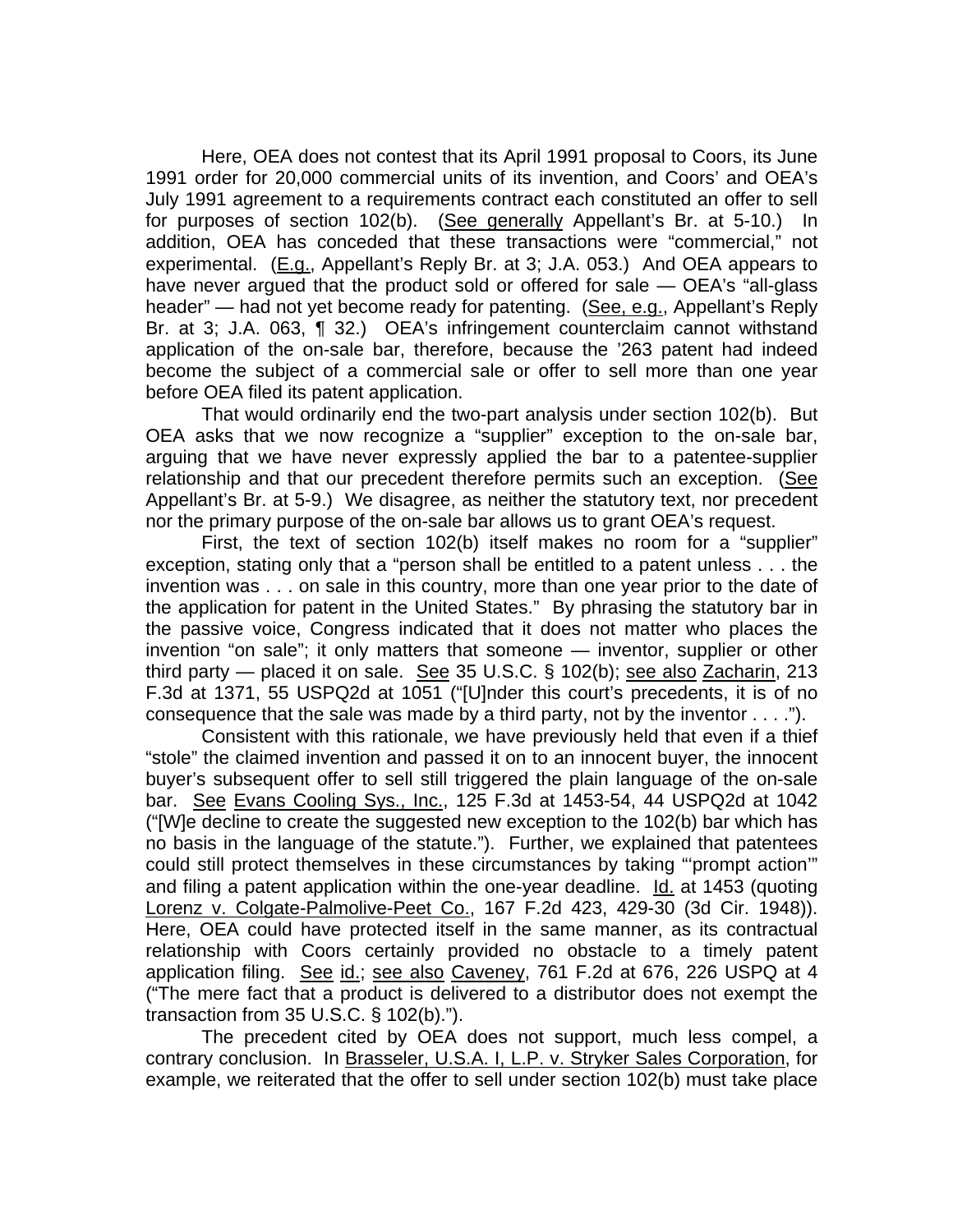"'between two separate entities.'" 182 F.3d 888, 890, 51 USPQ2d 1470, 1472 (Fed. Cir. 1999) (quoting Caveney, 761 F.2d at 676, 226 USPQ at 4). Applying that premise, we rejected arguments similar to those made by OEA here, even though the Brasseler buyer and seller each employed the invention's various inventors, the buyer had initiated the development of the invention and the seller agreed to manufacture the invention "solely" for the buyer. See id. at 889-90, 51 USPQ2d at 1471-72. These facts, we said, still showed "nothing about the basic corporate relationships" between the Brasseler buyer and seller. 182 F.3d at 890, 51 USPQ2d at 1472. Indeed, we emphasized that we previously had "held entities separate for purposes of § 102(b) in cases" with "much more overlap between the buyer and seller" than the overlap between the Brasseler buyer and seller. Id.

 OEA, by comparison, has even less overlap with its seller, Coors, than did the buyer and seller in Brasseler. OEA does not assert that it shared inventors or developmental efforts with Coors or that Coors would serve as the sole supplier of OEA's "all-glass header" needs. See id. Moreover, we do not see how either the facts present or the reasoning used in Brasseler counsels in favor of a "supplier exception" to the on-sale bar. Indeed, given that decision's focus on whether the buyer and seller constituted two distinct entities — as with a patentee and its supplier — we think Brasseler plainly disfavors the exception now sought by OEA.

 Nor can OEA overcome section 102(b) by seizing on hypothetical and other language used in Brasseler. In the course of rejecting Brasseler's on-sale bar arguments, we noted that:

> By way of the sale to Brasseler, these inventors [who owned the manufacturer that sold the invention at issue] commercially exploited the invention prior to the critical [filing] date.

> This is not a case in which an individual inventor takes a design to a fabricator and pays the fabricator for its services in fabricating a few sample products. Here [the seller] made a large number of the agreed-upon product for general marketing by Brasseler. The transaction was invoiced as a sale of product, and the parties understood the transaction to be such.

Id. at 891, 51 USPQ2d at 1473. At oral argument and in its brief, OEA intimated that it falls outside the realm of the analysis and the hypothetical described above, since its supply contracts with Coors did not involve the "commercial exploitation" of the '263 patent. (See Appellant's Br. at 7-8.) But the language used in Brasseler does not salvage OEA's theory; as noted earlier, OEA ordered 20,000 units from Coors in June 1991 and thereafter agreed to a requirements contract for millions of units each year, far more than the "few sample products"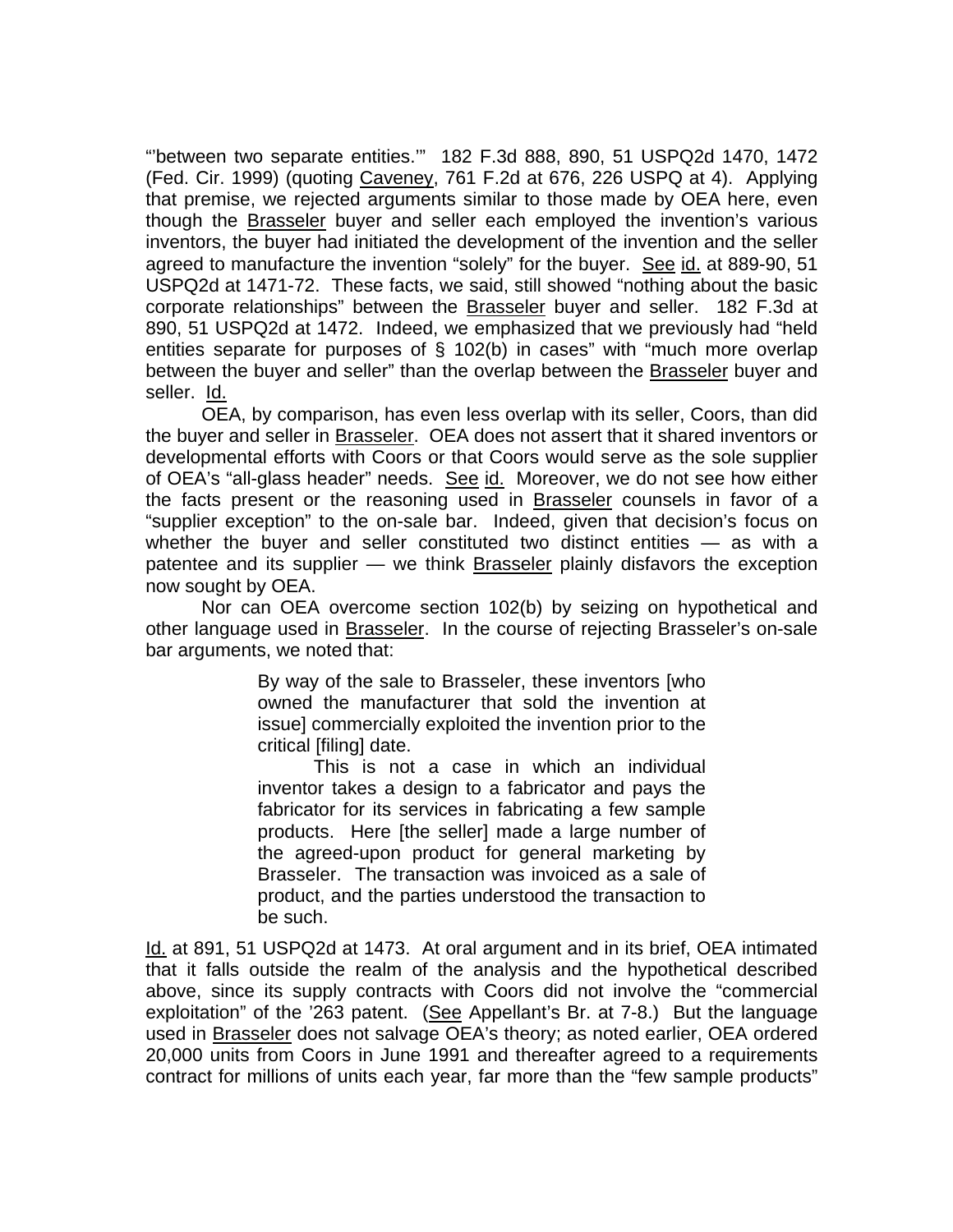mentioned in the Brasseler hypothetical. See 182 F.3d at 891, 51 USPQ2d at 1473.

And again, OEA has admitted that these transactions with Coors were "commercial," not experimental. (Appellant's Reply Br. at 3; J.A. 053.) Given the sheer number of units purchased, as well as the unrebutted finding that OEA had purchased them for commercial purposes, we conclude that the invention was commercially exploited before the critical filing date.

 OEA's additional discussion of Zacharin, supra, is similarly unavailing. There, we addressed whether a developmental contract with the government constituted a "commercial" sale for purposes of the on-sale bar, a question that we answered in the affirmative. Zacharin, 213 F.3d at 1370, 55 USPQ2d at 1050. Again, however, OEA already conceded that these sales were "commercial" before the district court, and it does not now attempt to revive the point with us. (E.g., Appellant's Reply Br. at 3.) And besides, nothing in Zacharin, in either its analysis or its dicta, reasonably supports a judicially created "supplier" exception to the on-sale bar.

We also have previously expressed little interest in the reasoning used by the district court in M & R Marking Sys., Inc. v. Top Stamp, Inc., 926 F. Supp. 466 (D.N.J. 1996) and now relied upon by OEA. Specifically, we noted in Brasseler that we had "no obligation to follow the district court's reasoning" in that case, though we went on to distinguish its facts from the facts in Brasseler. 182 F.3d at 891, 51 USPQ2d at 1473. In any event, M & R Marking involved the sale of a plaintiff's patented inventions to the defendant's "exclusive [U.S.] distributor of . . . stamp mount products" more than a year before the inventions' patent filing date. 926 F. Supp. at 468-69. Rejecting the on-sale analysis at the preliminary injunction stage, the district court applied the now-abandoned "totality-of-the-circumstances" test for section 102(b) and ruled the on-sale bar inapplicable "to a sale from a manufacturer to the inventor." Id. at 470-71.

Though factually on point, M & R Marking still provides no compulsion for us to follow it, for again the opinion came from the district court and, more significantly, the Supreme Court has disavowed the "totality-of-thecircumstances" test used in that case, see Pfaff, 525 U.S. at 66, n.11. As a result, of course, none of the precedents cited in  $M$  & R Marking analyzed the onsale bar in light of the new on-sale regime imposed by Pfaff and its progeny. Because we have analyzed the new test for the on-sale bar, both in Brasseler, supra, and in this case, and because neither statutory text nor precedent supports the M & R Marking analysis, we now expressly reject that reasoning and hold that no "supplier" exception exists for the on-sale bar. If such an exception is to be created, Congress, not this court, must create it.

 Last, our holding here comports with the primary policy of the on-sale bar; namely, the policy of "encourag[ing] an inventor to enter the patent system promptly." Woodland Trust v. Flowertree Nursery, Inc., 148 F.3d 1368, 1370, 47 USPQ2d 1363, 1365 (Fed. Cir. 1998) ("Section 102(b) . . . is primarily concerned with the policy that encourages an inventor to enter the patent system promptly.